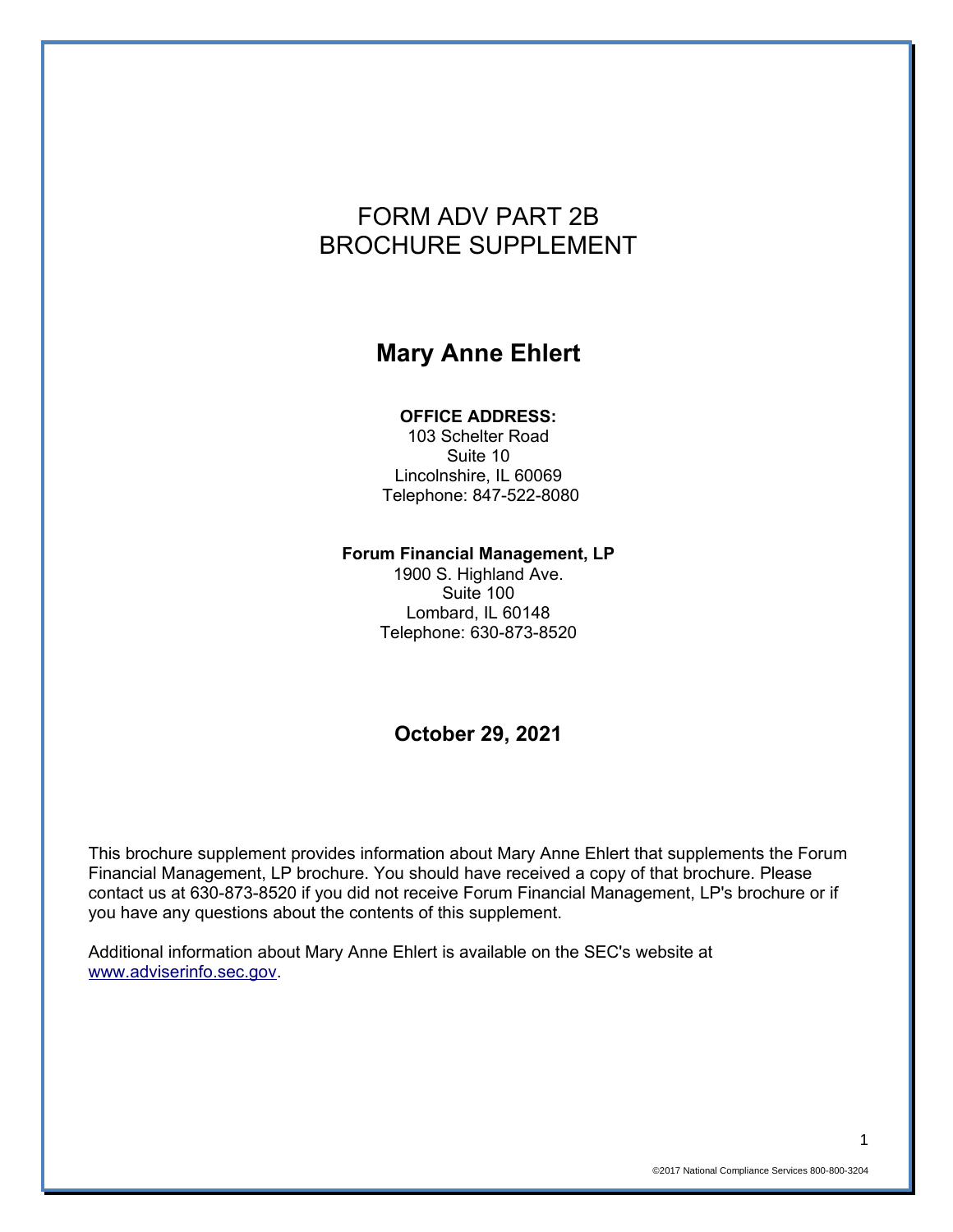## **Item 2 Educational Background and Business Experience**

#### **Full Legal Name: Mary Anne Ehlert**

#### **Education Background:**

- Loyola University, Business Administration; 1971 1972.
- Harper College, Studied IT, 1969 1970.

#### **Business Experience:**

- Forum Financial Management, LP, Member, 04/2014 to Present.
- Forum Financial Management, LP, Investment Adviser Representative, 11/2013 to Present.
- Purshe Kaplan Sterling Investments, Registered Representative, 01/2014 to 04/2014.
- Ehlert Financial Group, Inc., President, Investment Adviser Representative, 08/1991 to Present.
- M Financial Group, Principal, 08/2004 to 12/2013.
- M Holdings Securities Inc., Registered Representative, 08/2004 to 12/2013.

#### **Designations/Certifications:**

Mary Anne Ehlert. has earned the following designation(s)/certification(s) and is in good standing with the granting authority:

- Certified Financial Planner (CFP), (granted by the CFP Board of Standards); 1993.
- NASAA Series 65, Uniform Securities Adviser Law Examination, 1993.

Please refer to ADV Part 2B Appendix 1 for definitions of the above designations.

## **Item 3 Disciplinary Information**

Mary Anne Ehlert has no reportable disciplinary history.

### **Item 4 Other Business Activities**

Mary Anne Ehlert is the Founder and President of Protected Tomorrows and offers a variety of services for families with special needs individuals. All investment related services presented by Protected Tomorrows is offered through Ehlert Financial Group, Inc. Clients of Ehlert Financial Group, Inc. may also be clients of Forum Financial Management, LP. The fees earned by Ms. Ehlert in these outside business activities are separate and apart from the fees you pay our firm for advisory services. Ms. Ehlert's outside business activities presents a conflict of interest because Ms. Ehlert may have an incentive to recommend advisory services to you for the purpose of generating fees and/or commissions. Ms. Ehlert allocates approximately 30% of her professional time to Protected Tomorrows and Ehlert Financial Group, Inc.

Ms. Ehlert is separately licensed as an independent insurance agent. Ms. Ehlert's insurance clients may also be clients of Forum Financial Management, LP. The fees earned by Ms. Ehlert from her insurance activities are separate and apart from the fees you pay our firm for advisory services. Ms. Ehlert's outside business activities presents a conflict of interest because Ms. Ehlert may have an incentive to recommend insurance products to you for the purpose of generating fees and/or commissions. Ms. Ehlert allocates approximately 5% of her professional time as an insurance agent.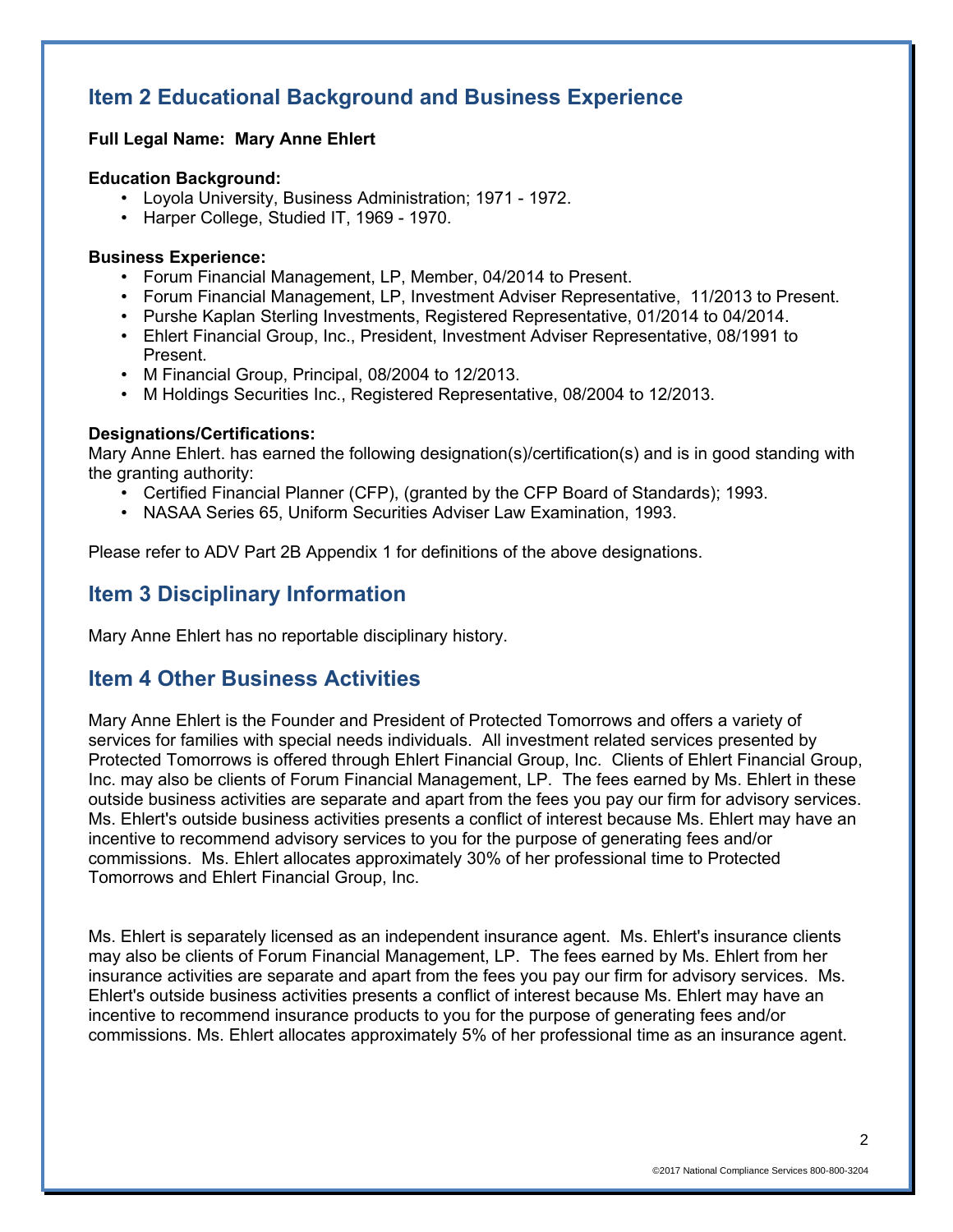In addition to the outside business activities listed above, Ms. Ehlert has founded and manages a number of entities related to her work with Protected Tomorrows. These entities are not investment related and do not present a conflict of interest. These entities include: Protected Tomorrow Charities, NFP(Previously Special Needs Network), Wallace Partnership, LLC, Tails for Life, Integrative Touch for Kids. Ms. Ehlert devotes approximately 25% of her professional time to these outside business activities.

Ms. Ehlert also serves as a Foundation Board Member for Special Olympics of Illinois and the Foundation Director for the Cornelia De Lange Syndrome Association, both are non-profit organizations.

Please refer to Part 2A of Form ADV: Firm Brochure, Item10, Other Financial Industry Activities, and Affiliations, for complete disclosure of the above referenced Investment-Related Activities.

## **Item 5 Additional Compensation**

Please refer to the *Other Business Activities* section above for disclosures on Ms. Ehlert's receipt of additional compensation as a result of her activities as investment adviser representative at Ehlert Financial Group, Inc.

Also, please refer to the *Fees and Compensation* section and the *Client Referrals and Other Compensation* section of Forum Financial Management, LP's firm brochure for additional disclosures on this topic

## **Item 6 Supervision**

Forum has implemented a Code of Ethics and an internal compliance program that guides each associated person in meeting their fiduciary obligations to clients. Advice provided to clients is directed by Forum's investment philosophy. The firm monitors the advice given to Forum's advisory clients by its advisors in the following ways:

- 1. an initial review of the asset allocation for a new client as compared to the client's risk tolerance and investment objectives;
- 2. periodic reviews of a random number of the advisor's client files in order to provide reasonable assurance that the advice provided by the advisor to his or her clients is consistent with the client's stated investment objectives and Forum's policies and procedures, and
- 3. in-person or telephonic meetings with advisors to review client activity.

Moreover, on at least an annual basis, Forum offers training to each of its advisors to cover investments, new products, and related compliance concerns.

Mary Anne Ehlert is supervised by Faye H. Nybo, Director of Supervision. Ms. Nybo can be reached at (630) 873-8503 or fnybo@forumfin.com.